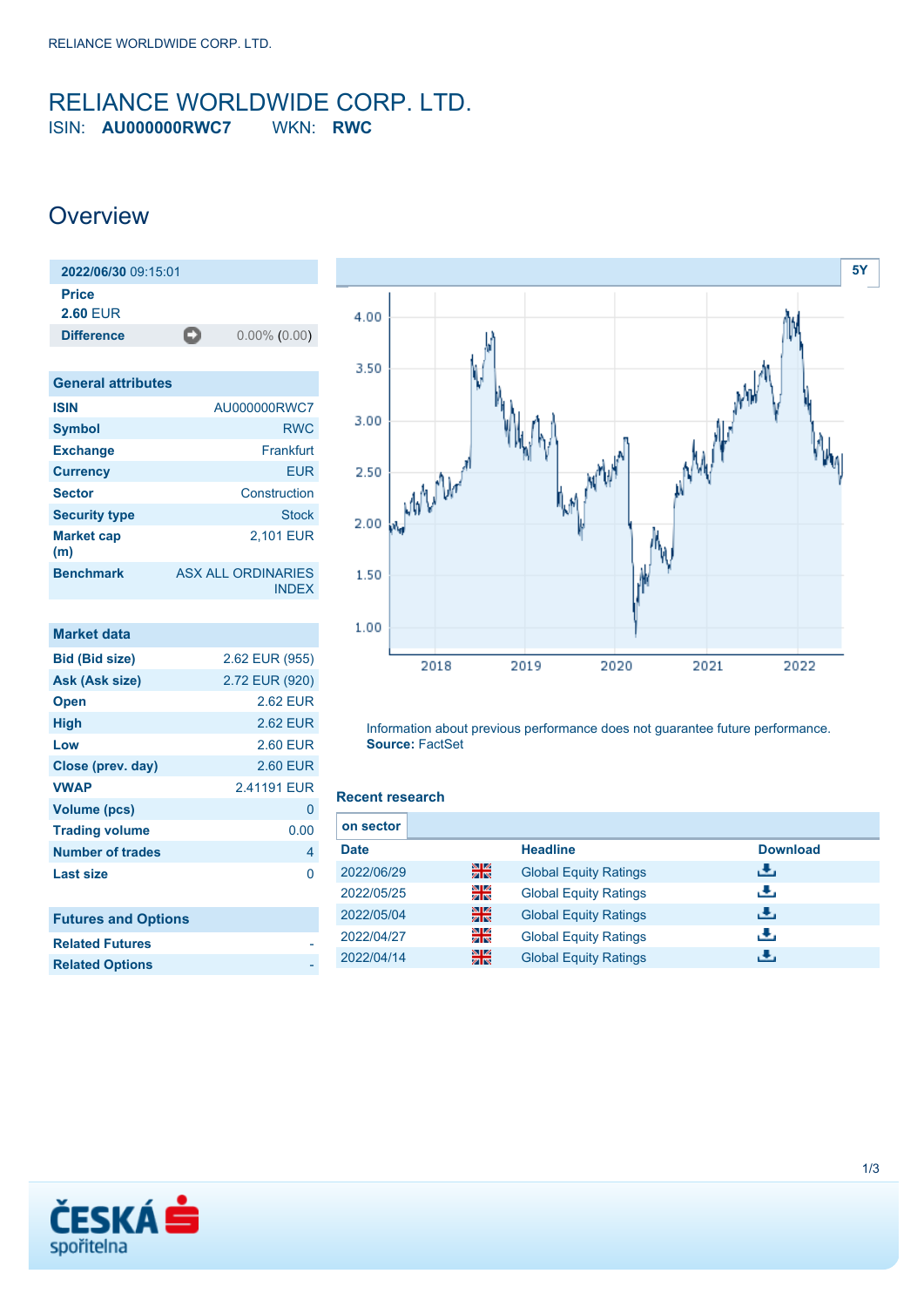## Details

**2022/06/30** 09:15:01 **Price**

**2.60** EUR

**Difference** 0.00% (0.00)

| <b>General attributes</b> |                                           |
|---------------------------|-------------------------------------------|
| <b>ISIN</b>               | AU000000RWC7                              |
| <b>Symbol</b>             | <b>RWC</b>                                |
| <b>Exchange</b>           | Frankfurt                                 |
| <b>Currency</b>           | <b>EUR</b>                                |
| <b>Sector</b>             | Construction                              |
| <b>Security type</b>      | <b>Stock</b>                              |
| <b>Market cap</b><br>(m)  | 2,101 EUR                                 |
| <b>Benchmark</b>          | <b>ASX ALL ORDINARIES</b><br><b>INDEX</b> |

| <b>Market data</b>      |                |
|-------------------------|----------------|
| <b>Bid (Bid size)</b>   | 2.62 EUR (955) |
| Ask (Ask size)          | 2.72 EUR (920) |
| <b>Open</b>             | 2.62 FUR       |
| <b>High</b>             | 2.62 EUR       |
| Low                     | 2.60 EUR       |
| Close (prev. day)       | 2.60 EUR       |
| <b>VWAP</b>             | 241191 FUR     |
| Volume (pcs)            | 0              |
| <b>Trading volume</b>   | 0.00           |
| <b>Number of trades</b> | 4              |
| Last size               | n              |

| <b>Performance and Risk</b> |                |            |           |  |
|-----------------------------|----------------|------------|-----------|--|
|                             | 6 <sub>m</sub> | 1Y         | <b>3Y</b> |  |
| <b>Perf</b> (%)             | $-35.00\%$     | $-21.21\%$ | $+22.82%$ |  |
| Perf (abs.)                 | $-1.40$        | $-0.70$    | $+0.48$   |  |
| <b>Beta</b>                 | 1.20           | 1.16       | 1.37      |  |
| <b>Volatility</b>           | 39.44          | 36.01      | 52.01     |  |



Information about previous performance does not guarantee future performance. **Source:** FactSet

| <b>Price data</b>                           |                       |
|---------------------------------------------|-----------------------|
| Ø price 5 days   Ø volume 5 days (pcs.)     | $2.60$ EUR $(0)$      |
| Ø price 30 days   Ø volume 30 days (pcs.)   | 2.55 EUR (69)         |
| Ø price 100 days   Ø volume 100 days (pcs.) | 2.72 EUR (106)        |
| Ø price 250 days   Ø volume 250 days (pcs.) | 3.21 EUR (81)         |
| <b>YTD High   date</b>                      | 4.22 EUR (2022/01/04) |
| <b>YTD Low   date</b>                       | 2.36 EUR (2022/06/15) |
| 52 Weeks High   date                        | 4.22 EUR (2022/01/04) |
| 52 Weeks Low   date                         | 2.36 EUR (2022/06/15) |

| All listings for RELIANCE WORLDWIDE CORP. LTD.      |                |                   |                     |                                 |                            |
|-----------------------------------------------------|----------------|-------------------|---------------------|---------------------------------|----------------------------|
| Exchange $\bigoplus$                                | <b>Date</b>    | <b>Time Price</b> |                     | <b>Trading volume</b><br>(mio.) | <b>Number of</b><br>trades |
| Frankfurt                                           | 2022/06/<br>30 |                   | 09:15 2.60 EUR 0.00 |                                 | $\overline{4}$             |
| FINRA other OTC Issues 2022/06/ 16:02 2.81 USD 0.01 | 28             |                   |                     |                                 | $\mathcal{P}$              |
| <b>Berlin</b>                                       | 2022/06/<br>30 |                   | 08:03 2.36 EUR 0.00 |                                 |                            |
| <b>Australian Securities</b><br>Exchange            | 2022/06/<br>30 |                   | 08:10 4.04 AUD 7.35 |                                 | 2,474                      |